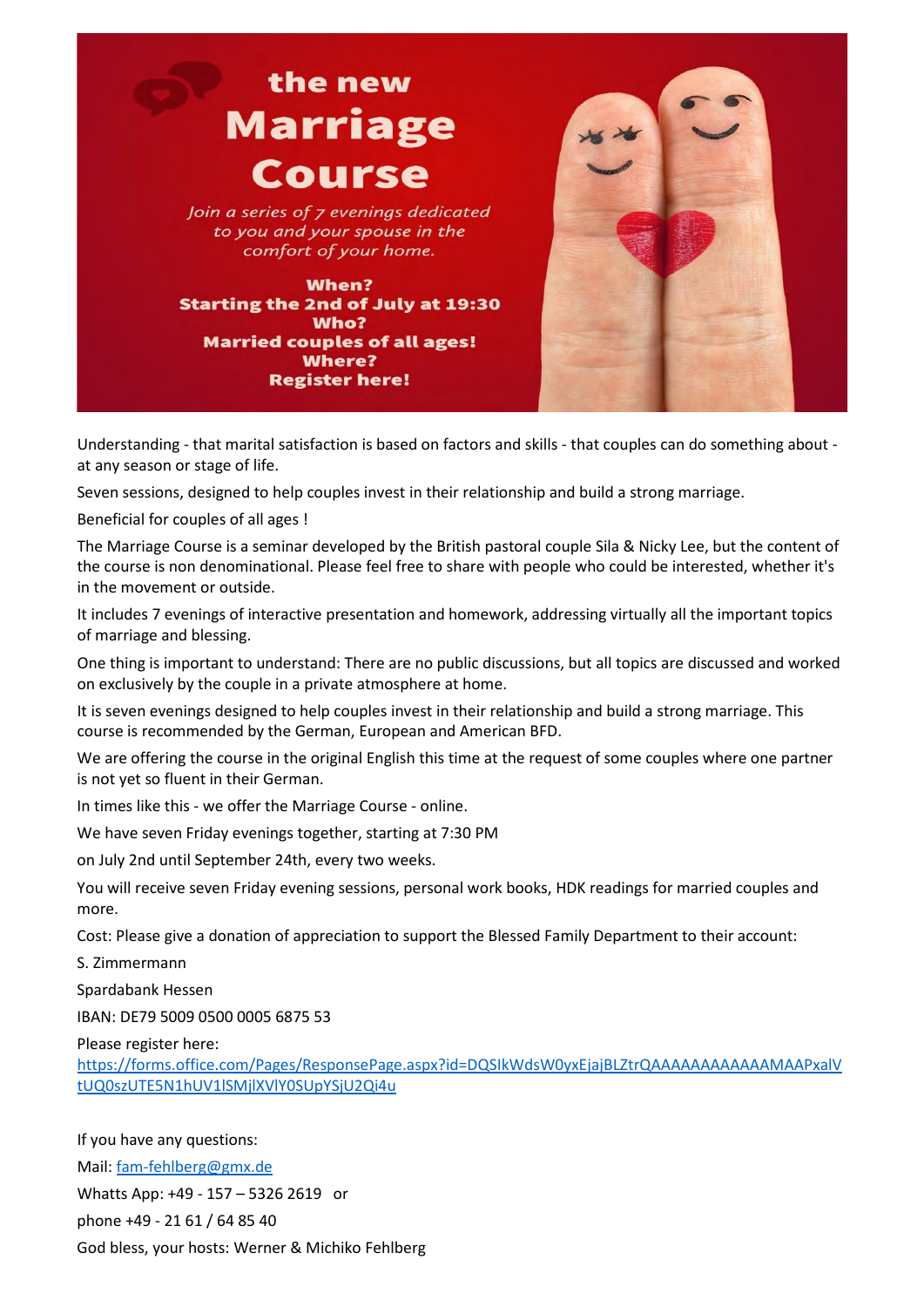# **Marriage Course Summer 2021**

#### \* Required

## 1. Name, Surname \*

Enter your answer

### 2. Name, Surname of Spouse \*

Enter your answer

## 3. Mail-Address \*

Enter your answer

## 4. Mobile Phone \*

Enter your answer

5. County and City of Residence \*

Enter your answer